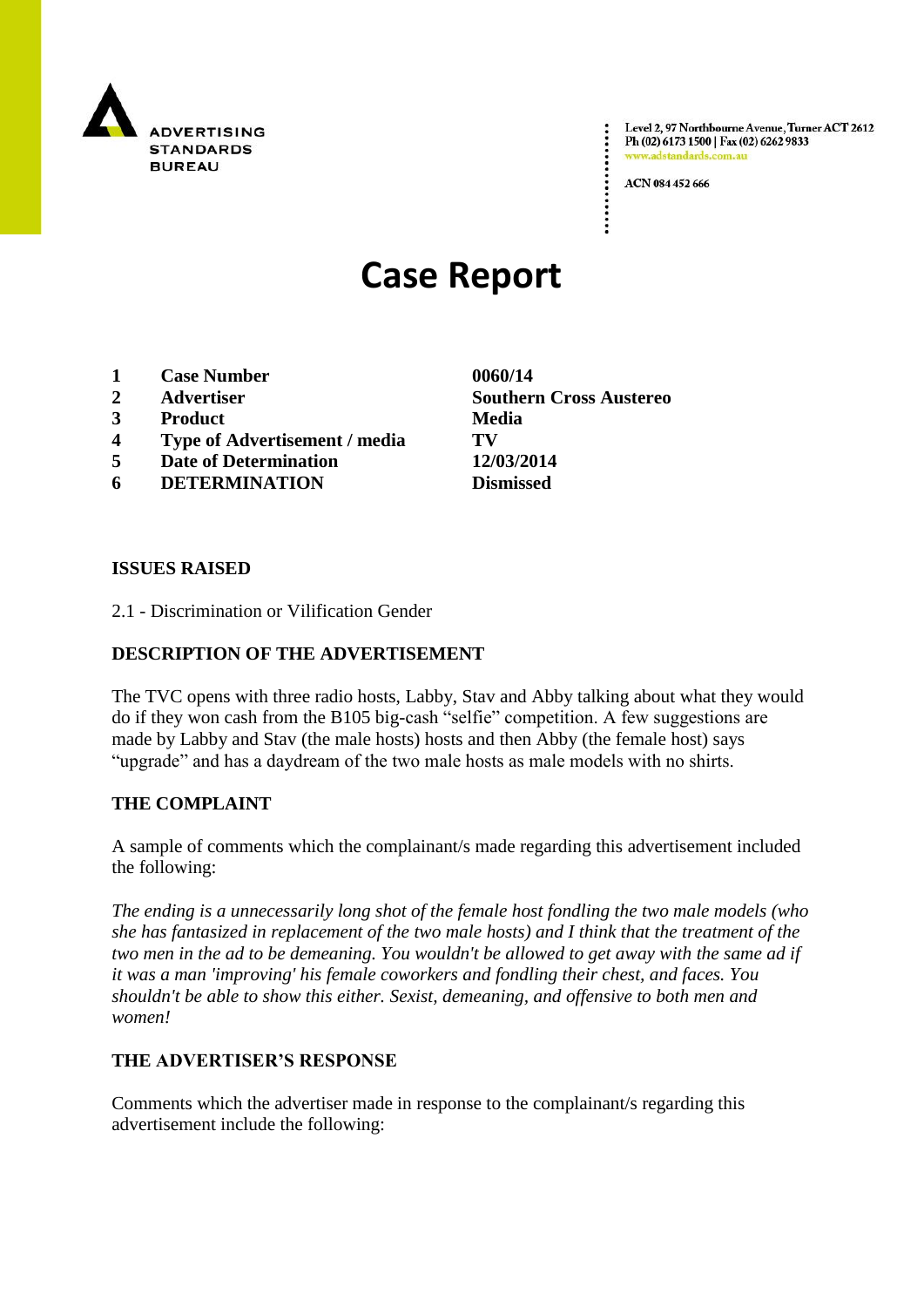*We act for Southern Cross Austereo. Thank you for your letter of 21 February 2014 to our client detailing a complaint made about a Southern Cross Austereo TV advertisement for B105 (the TVC).*

*As requested in your letter please find our submissions below on behalf of our client. The complaint suggests the TVC is demeaning in its portrayal of topless men (the upgraded co-hosts) as objects of desire. The complainant finds the advertisement sexist, demeaning, and offensive to both men and women.*

*The relevant code is section 2 of the Australian Association of National Advertisers Code of Ethics (the Code) and so presumably the alleged breach relates to discrimination or vilification on the basis of gender and/or employing sexual appeal in a manner which is exploitative and degrading of any individual or group of people.*

*Our client always goes to considerable efforts to ensure that all marketing and public communications produced and distributed adheres to the Code. Our view, for the reasons set out in detail below, is that the TVC does not breach the Code.*

*Application of the Code*

*It is not disputed that the TVC is a marketing communication to which the Code applies. Section 2.1 of the Code relevantly provides the following:*

*"Advertising or Marketing Communications shall not portray people or depict material in a way which discriminates against or vilifies a person or section of the community on account of... gender..."*

*The Code also provides that:*

*"Prevailing Community Standards means the community standards determined by the Board as those prevailing at the relevant time in relation to Advertising or Marketing* 

*Communications. Prevailing Community Standards apply to clauses 2.1 – 2.6 below. The determination by the Board shall have regard to Practice Notes published by AANA and any research conducted by the Advertising Standards Bureau."*

*We refer to the AANA 2012 Code of Ethics – Practice Note (the Practice Note) (Annexure B) which relevantly provides:*

*"Prevailing Community Standards apply to all parts of Section 2. This means that the Board will have regard to community standards at the time the marcomms was published." Our client"s position*

*We submit that the TVC is clearly a tongue-in-cheek joke between three popular radio hosts, Labby, Stav and Abby which would be appreciated and shared between listeners who are familiar with the hosts and who enjoy their radio program. Our submission is that the TVC is within prevailing community standards generally as to the depiction of humorous situations and specifically as they apply to friendly commercial radio hosts and the humorous interaction and role play between them. The nature of this humorous role play is common to radio hosts in different commercial radio programs across the country.*

*The ad was not intended to be sexist, demeaning or offensive to Labby or Stav or to men or women in general and is not, in our view, readily or easily capable of that construction. Abby is poking innocent fun at her male co-hosts. The ad is light-hearted and harmless. Abby is clearly not being serious, nor does she intend to be taken seriously (as inferred from her over-exaggerated behaviour and comical behaviour). The advertisement was intended to be humorous rather than sexually explicit by virtue of the unrealistic, over-exaggerated nature of Abby"s fantasy "upgrade". The sound effects add to the overall impression that this advertisement is deliberately light and comically ridiculous and not to be taken seriously. Furthermore, the ad is directed to an adult audience, as it is aired between 8.30pm and 10.30pm. Consequently, whilst the ad portrays a naked male torso, our client submits that it does so with the appropriate level of sensitivity having regard to the relevant audience ordinarily watching TV at this time.*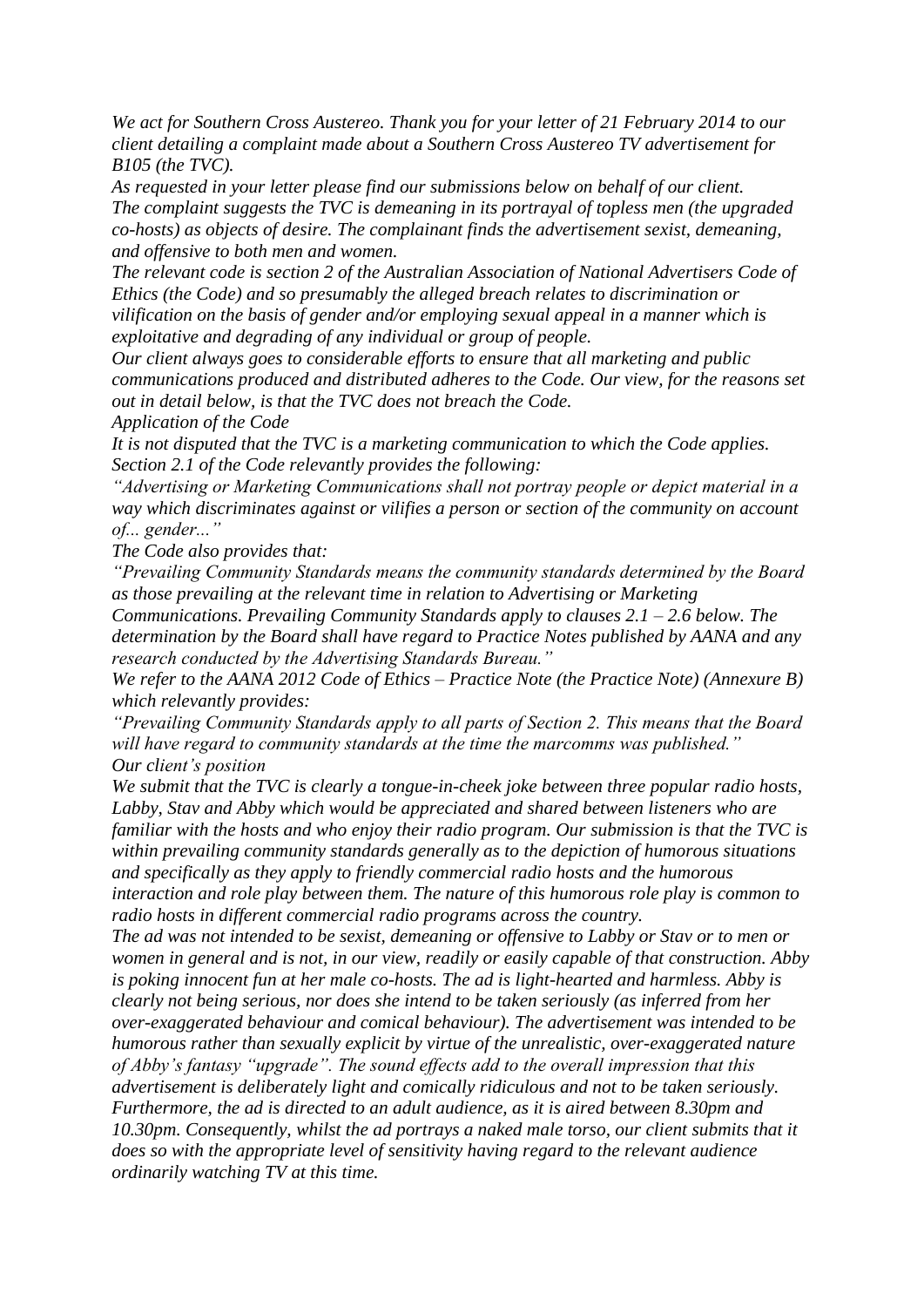#### *Prior Board determinations*

*This section sets out prior decisions which are analogous to this matter and which also relate to potential breaches of section 2 of the Code. In each instance, the Advertising Standards Board (the Board) dismissed the complaints.*

*Mentos Ice Gum*

*Case number 410/06 which was determined by the Board on 10 October 2010. In this advertisement, a man at a beach takes a packet of Mentos Ice gum out of his pocket and eats a piece. Due to the cooling effect of the gum, it makes the hair on his chest stand up and his nipples grow. Music starts to play as he walks and people stop to look at him. He then catches a Frisbee on his nipples, runs them along a fence, hangs his sunglasses off them, "scratches" discs on a DJ turntable and presses a button in a lift. A girl joins him in the lift and the doors close as he offers the girl a piece of gum with a bemused look on his face. The Board considered whether the content of the advertisement contravened the Code"s approach to sex, sexuality and nudity. The Board noted that the advertisement contains only upper-body nudity (similar to the B105 ad in question) and that the appearance of the contrived, hyper-erect nipples on the central male character was depicted as a result of the cold "temperature" of the product rather than sexual contact or sexual arousal. In this context, the Board also noted that the advertisement was intended to be humorous rather than sexually explicit by virtue of the unrealistic, over-exaggerated nature of the male character"s extended nipples.*

*The Board also noted in this case that many of the complaints received dealt with the tastefulness of the advertisement, including comments that the advertisement was "repugnant", "gross" and "moronic" and made some viewers feel sick. The Board agreed that some people would find this advertisement tasteless but that most people in the community would see the humour in the advertisement and would not find it so offensive that it should be taken off the air. The Board found that advertisement did not breach the Code and dismissed the complainant.*

*Like the Mentos Ice advertisement, while it is possible that some people might find the TVC in question to be distasteful, most people would find it humorous and not sexually explicit, degrading or offensive to men or women.*

*Kolotex Aust Pty Ltd*

*Case number 97/02 was determined by the Board on 22 April 2002. In this advertisement a gloved and stiletto-booted woman wearing tights under a short Dalmatian-patterned dress, is walking behind two crouching men, naked except for dog-style collars, the leashes of which are held by the woman.*

*A complainant considered the advertisement demeaning to men as it depicted the men as animals, "dog like" and not worthy of wearing clothing. The complainant felt the advertisement to be deeply offensive on grounds of both race and gender.*

*The Board dismissed the complaint finding that while some people clearly had different perceptions of the advertisement it represented a satirical comment on a patriarchal world. If men wearing collars was not found to vilify men, we suggest it is unlikely that topless men being touched could amount to the vilification of men.*

*Advanced Medical Institute*

*Case number 0284/10 decided by the Board on 14 July 2010. In this ad a woman is trying to reach for a cookie jar in a cupboard but cannot reach. She calls to her husband to help. He opens his robe and she looks over him responding with shock and awe at what she sees. She then appears to stand on his erect penis to obtain the required height to reach the jar. The Board dismissed the various complaints about this ad finding that as the ad was only run between noon and 3pm during weekdays (excluding school holidays) and after 8:30 pm, where children are unlikely to be watching television and therefore the advertisement did not*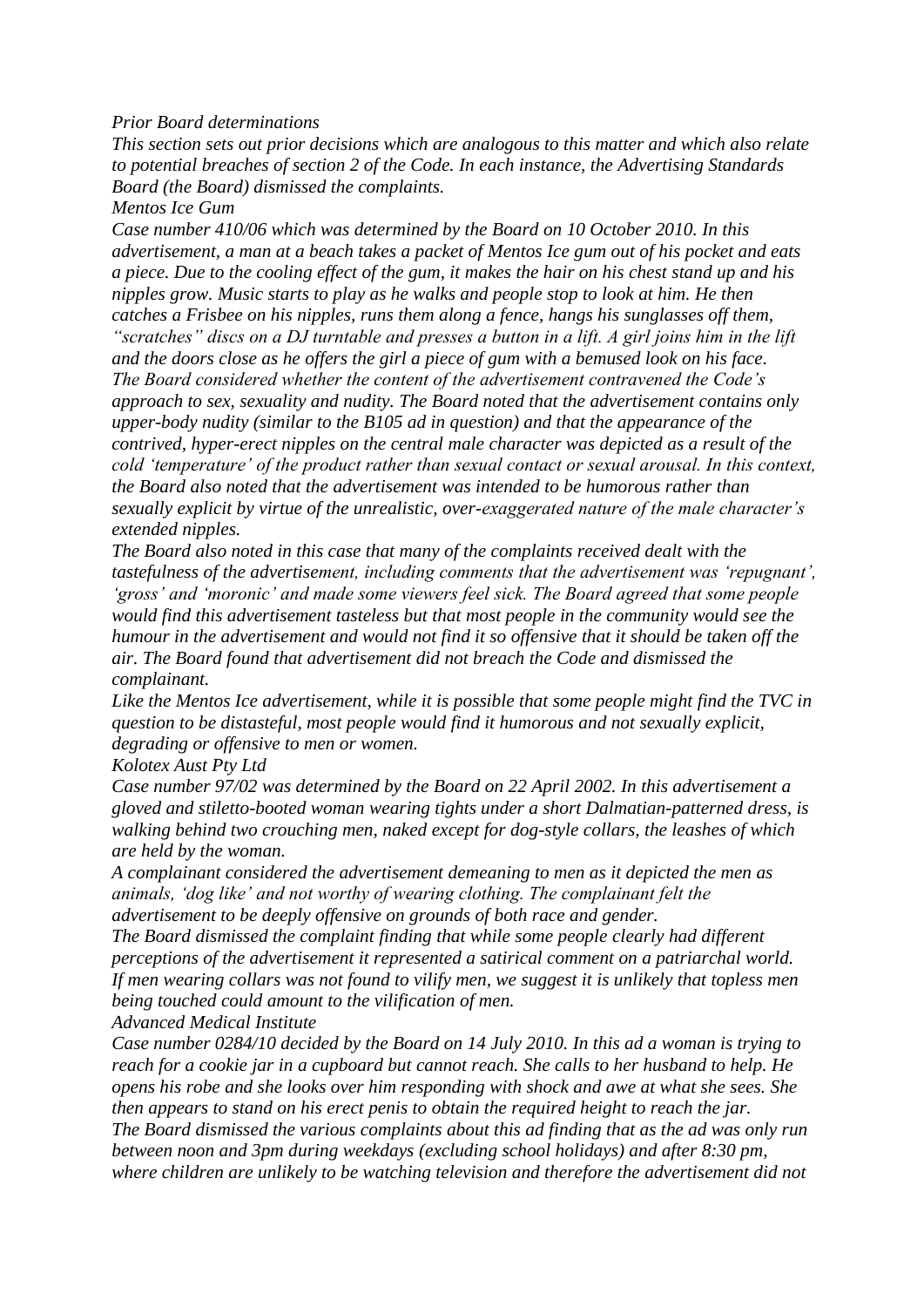*breach Section 2.3 of the Code which requires advertisements to treat sex, nudity and sexuality with sensitivity to the relevant audience and the relevant programme time. Consequently, whilst the advertisement portrayed issues of sex and sexuality, the Board found it did so with the appropriate level of sensitivity having regard to the relevant audience ordinarily watching TV at this program time zone.*

*This ad is analogous to the B105 TVC as it is also directed to an adult audience as it is aired late at night (8.30pm-10.00pm).*

*Conclusion*

*In view of our client"s submissions, and in light of the above decisions, as well as in the context of prevailing community standards, our submission to you is that while it is possible that some people might find this advertisement tasteless; most people would find it humorous and not sexist, demeaning, degrading or exploitative.*

*It is respectfully submitted that the Advertising Standards Board should take no further action with respect to the TVC and that the Complaint should be dismissed.*

### **THE DETERMINATION**

The Advertising Standards Board ("Board") considered whether this advertisement breaches Section 2 of the Advertiser Code of Ethics (the "Code").

The Board noted the complainant's concerns that the advertisement depicts a woman stroking the bare chests of two men and that this is sexist, demeaning and offensive.

The Board viewed the advertisement and noted the advertiser"s response.

The Board considered whether the advertisement complied with Section 2.1 of the Code which requires that 'advertisements shall not portray or depict material in a way which discriminates against or vilifies a person or section of the community on account of race, ethnicity, nationality, gender, age, sexual preference, religion, disability, mental illness or political belief.'

The Board noted that the advertisement features three radio presenters promoting their show.

The Board noted the complainant"s concerns that the female presenter is shown stroking the naked chests of two men and that this is not appropriate behaviour.

The Board noted it had previously dismissed a similar complaint in case 0203/10 where a woman is seen admiring men and patting one of them on the bottom:

"In the Board's view the advertisement is a parody of advertisements that use attractive women to present products - the parody element is clearly shown by the women redirecting the viewer's attention to the product not to the men cooking and the depiction of the men wearing only underwear as they walk away - a clear reference to the use of scantily clad women in advertising. The Board considered that the depiction of the woman patting one of the men on the bottom is a continuation of the parody. The Board considered that the tone of the advertisement is light hearted and flirty and that the men happily go along with the woman's references to them being good looking. The Board considered that the advertisement